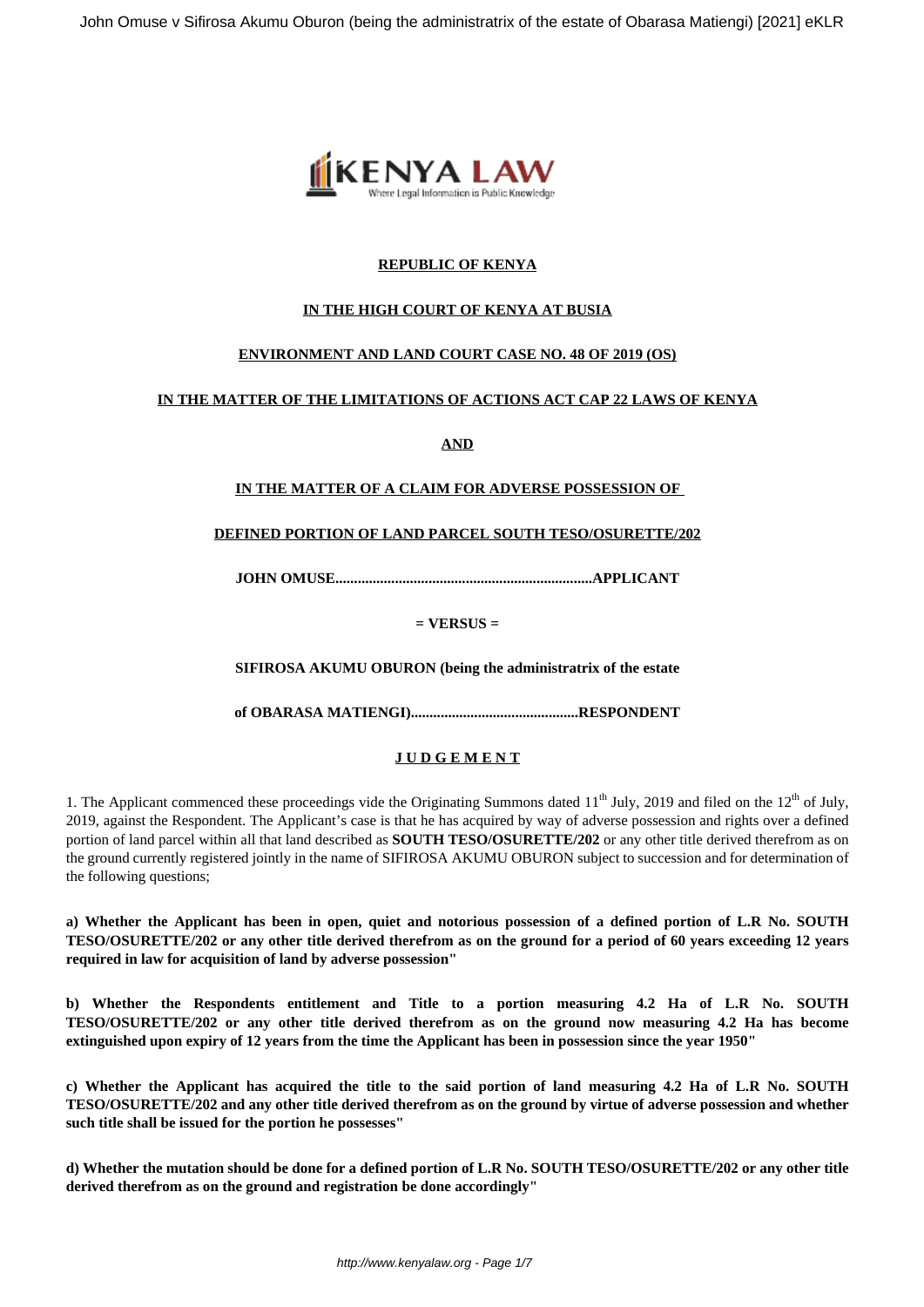#### **e) Who should pay the costs of this application"**

2. The Applicant seeks the following orders:

**a) That the Respondent's rights over L.R No. SOUTH TESO/OSURETTE/202 or any other title derived therefrom as on the ground as possessed by the Applicant is extinguished by adverse possession from the time the Applicant acquired the same by virtue of a land sale transaction;**

**b) That the Applicant do and is hereby granted right of L.R No. SOUTH TESO/OSURETTE/202 or any other title derived therefrom as on the ground;**

**c) That the Respondents do execute all the relevant documents necessary to mutate and/or curve out a defined portion as occupied on the ground or any other title derived therefrom as on the ground and in default, the Deputy Registrar Busia High Court be authorized to do so after the expiry of a define period.** 

#### **d) Costs to be borne by the Respondent.**

3. The Originating Summons was supported by the Applicant's affidavit dated 11<sup>th</sup> July, 2019 and annexed was a copy of the green card in respect of the suit land, a copy of the official search of the suit property and a copy of the grant in respect of Busia CM P&A No. 339 of 2016.

4. The Respondent agreed to have her replying affidavit dated 22<sup>nd</sup> August, 2019 adopted as her defence. In the affidavit, she swore that:

a) She is the registered owner of L.R No. SOUTH TESO/OSURETTE/202 which title she acquired after succeeding the estate of her deceased father OBARASA MATIENGI through Busia Chief Magistrate Succession Cause No. 339 of 2016;

b) The Applicant applied for the revocation of the grant which application was dismissed with orders to the Respondent;

c) It is not true that the Applicant has been living on the suit land for more than 60 years;

d) The Applicant came to the suit land in the year 1992 to take care of the Respondent's sick mother and remained there and refused to move away even after the death of her mother.

5. The hearing commenced on the 8<sup>th</sup> of February, 2021 with the Applicant calling three witnesses. The Applicant, **JOHN OMUSE IMUKATA** testifying as **PW1** stated that he was a peasant farmer who lived in Amukura sub-county within Busia County. He sued the Respondent because she instituted succession proceedings on their father's estate without involving him yet they were siblings although from different fathers but they shared a mother. That his father was given the suit land in 1945 while the Respondent's father inherited his mother and they sired the Respondent and other siblings. That it is in account of this wife inheritance that the Respondent is claiming the suit land. He concluded by producing his list of documents dated 11/7/2019 as PExh 1 to 3.

6. Upon cross-examination, **PW1** stated that he was born in 1949 even though his ID reflects date of birth as 1952. That his parents were Emanuel Emukati Matiengi and Getruda Akello and they had him and his sister (deceased). That his parents separated when he was about 3 years old and his mother went back to Uganda as she was Ugandan. That when he turned 23 years old, he went to work in Kisumu by which time he was married. That his mother was inherited by Baraza Matiengi who was also living on the suit land and was eventually registered as the owner of the suit land in the year 1971.

7. **PW1** stated further that although he lived in Kisumu from the year 1972 to 1996, his wife lived on the suit land and she only visited him occasionally in Kisumu. That there was a boundary separating Baraza's and Emukata's parcel. That both Baraza and Emukati lived on the same homestead and PW1 built on that homestead as well. That Obaraza Matiengi got registered as the owner of the suit land owner of the land on the 9/8/1973 by which time Emukata had died. That Obaraza died in 1991 when PW1 was away in Kisumu. He concluded that although he has been using the whole parcel of land and his children live thereon, he was not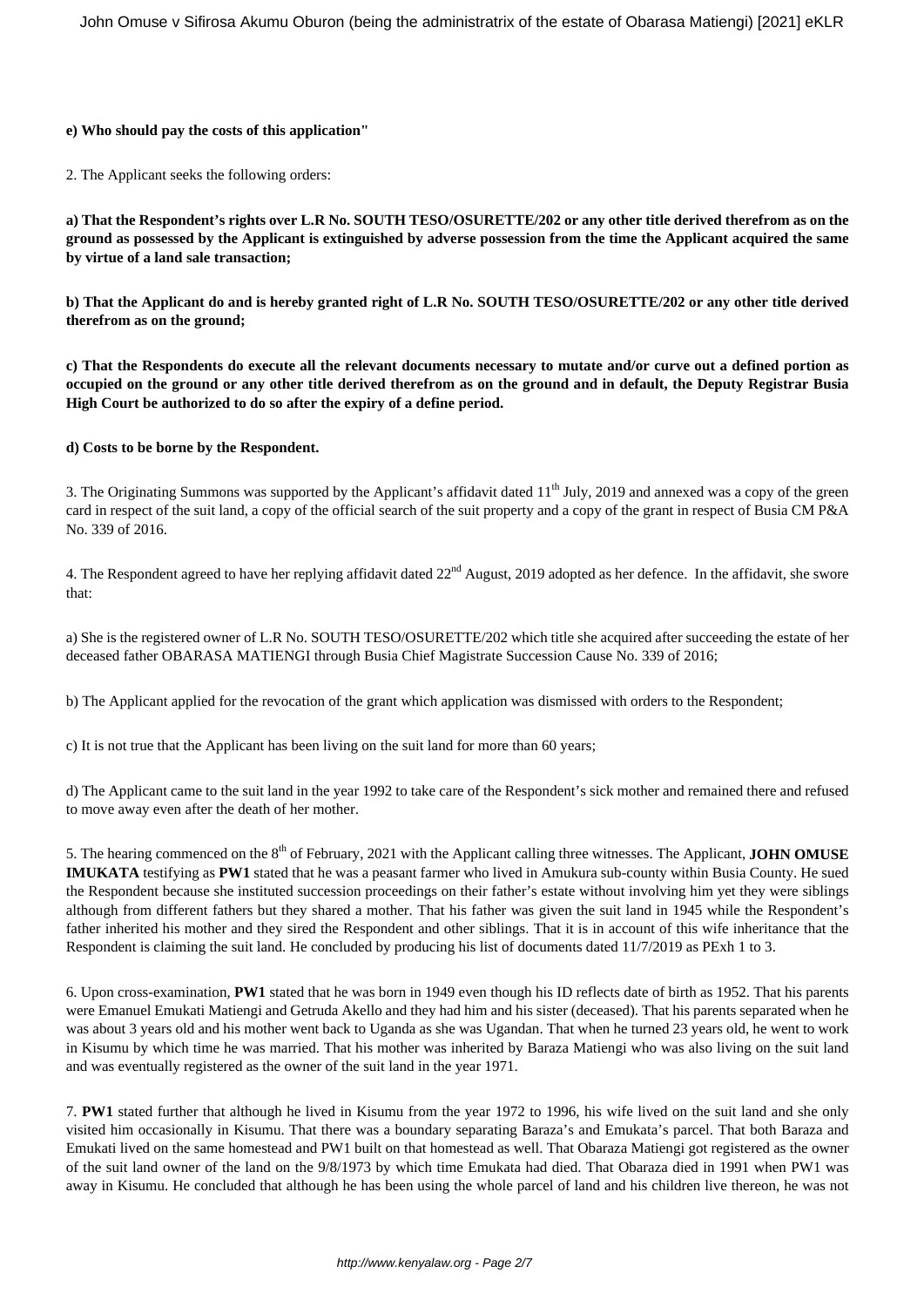aware that the Respondent was appointed as the administrator of Obaraza's estate.

8. **PAUL OKUTA IMUDOI** testified as **PW2.** He stated that he lives in Lukolis village and he knows both parties in this case. That the Plaintiff is like a nephew and the Defendant is like a niece within their clan set up. He testified that he has known the Plaintiff since birth and he lives on the land adjacent to his plot and he has lived there since he was born so do all his children and grandchildren. That the Plaintiff occupies the entire 11 acres of the land. That Obaraza is a son to his aunt while Emukata was his brother and the Defendant lives where she was married.

9. On cross-examination, **PW2** stated John is the son of Emukata Matiengi who was the son of Igulu. That Obaraza Matiengi was the one of Matiengi. That Igulu and Matiengi were brother and lived on the same land, Igulu on LR. 251 while Matiengi lived on L.R No. 202. Akello gave Emukata two children while they were living on L.R No. 202. Akello did not live the suit land after she separated from Emukata but Obarasa built her house on the same compound/land and he took control of the land when he married Akello. The land belongs to the Plaintiff as he is the eldest and the only son of the deceased and that according to customs the daughters are not entitled to the land. Upon re-examination, **PW2** stated the Plaintiff has used the land for over sixty years and that opposition only came up in the year 2016 after the death of their mother.

10. **DAVID EPURU** gave evidence as **PW3** by adopting his witness statement dated 23<sup>rd</sup> February, 2021 as his evidence in chief where he stated that:

*a) That Emmanuel Emukata Matieng'i was his cousin and that he stayed with them since childhood;*

*b) That John's grandparents had the following children: Emmanuel Imukata Matieng'i (John's father), Aginasio Asimeri Mataing, Obarasa Matieng'i among others;*

*c) That John's father married his wife Akello in 1944 and in 1945 their father Matieng'i decided to curve out a portion of the land and gave it to Emmanuel leaving the other part in his name in trust for his other children including Obarasa Matieng'i.*

*d) That Obarasa Matieng'i inherited John's mother, Akello when Emmanuel died and they started staying together on the parcel of land which John's father had been given;*

*e) That Obarasa has no right whatsoever to claim the parcel given to Emmanuel since he has his own parcel of land;*

*f) That John's father had been occupying the suit parcel since the parcel was given to him until his demise in in the year 1971 and John has been occupying the said parcel of land since his childhood until now for over 68 years now; and*

*g) That he knows of his own knowledge that the SOUTH TESO/OSURETTE/202 rightfully belongs to John Omuse since that is the parcel of land that his father was given and that they have been occupying for over 68 years now.* 

11. During cross-examination**, PW3** stated that he knows Obarasa Matiengi and that he did not have a wife. That he knows Sifirosa Akumu in relation to Akello who was married to Emukata who had two children. Sifirosa was the daughter to Obarasa. That Emukata lived on the same land as Akello and Obarasa.

12. The defence called five witnesses with the Respondent, **SIFIROSA AKUMU OBURON** giving evidence as **DW1**. She stated that the she knows the Plaintiff as her neighbour and her brother from different mothers. That the suit land belongs to her father, Obarasa Matiengi and she is the administrator of his estate. That using the grant she processed registration of the suit land in her name. She testified further that her father and mother lived on the suit land and they both died in 1991 and 2016 respectively. That her mother used to cultivate the land and that she brought the Plaintiff to the land and gave him a small portion measuring approximately ½ an acre. That the Plaintiff started using the entire parcel of land after the death of their mother.

13. Upon cross-examination by Okutta advocate for the plaintiff, **DW1** confirmed that the Plaintiff lives on the suit land and that he was brought on the suit land in the year 1992 by their mother. That he has built a home on the land, cultivates the same and has even sold some parts. She stated further that the Plaintiff's son has also built on the land. That no boundary exists for the home and he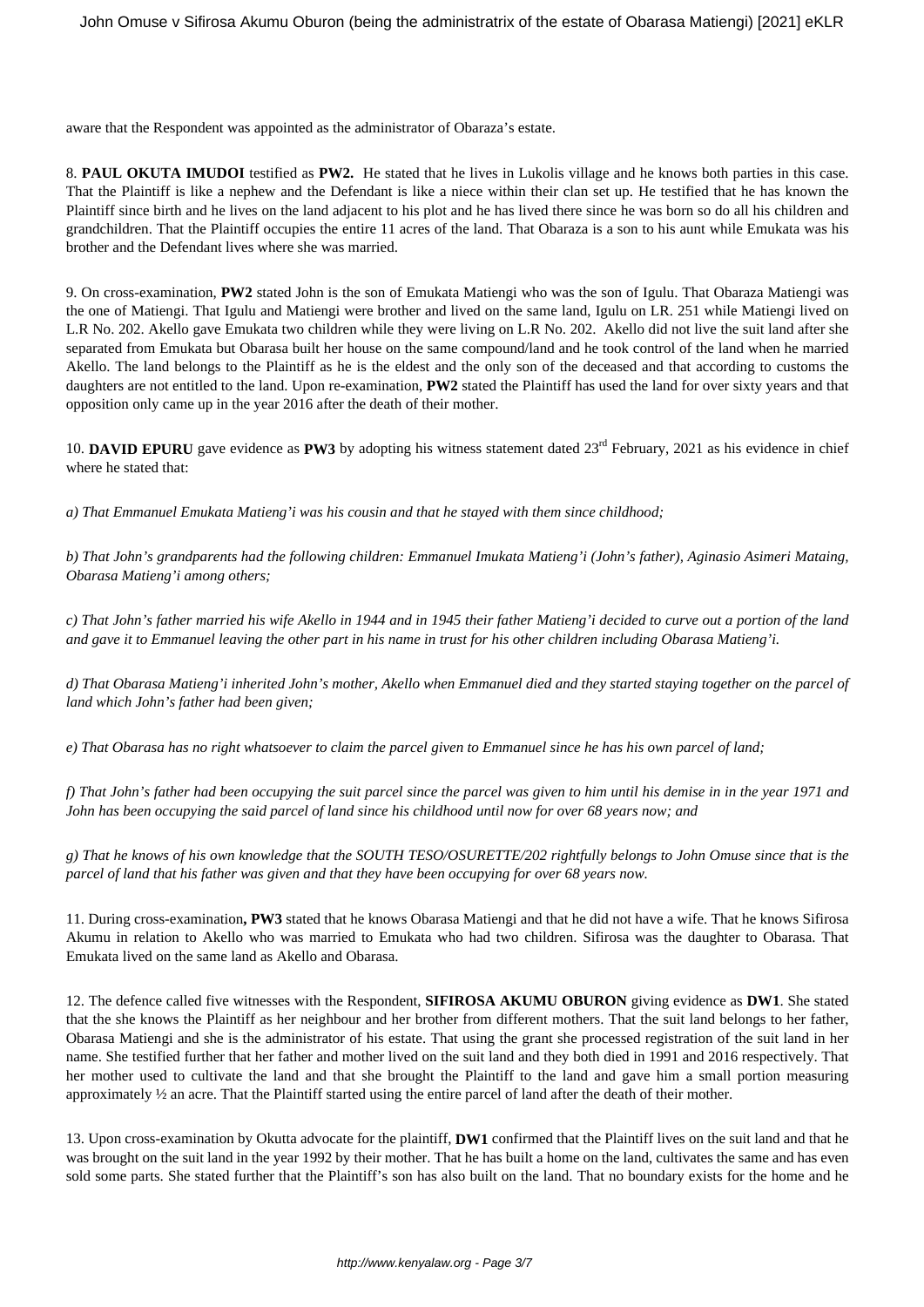uses the whole land. She concluded that she is married and lives in Mupea so do her three sisters. In re-examination, **DW1** reiterated that the Plaintiff was only given ½ an acre of land and he lives there.

14. **JOHN ECHOCH KARANI** testifying as **DW2** stated that he lived in Akorot sublocation and is a farmer and chairperson of the clan. He testified that the Defendant is the daughter of Obarasa and Akello and she shares a mother with the Plaintiff. That the Plaintiff was brought by Akello to live on the land in the 1960's but he left in 1972 to trace his father and never returned until 1992. On returning, he was given a portion of land measuring 2 acres. Upon cross-examination **DW2** stated that the Plaintiff and the Defendant share a mother and when their mother died the Plaintiff was living on the land. He confirmed that he is aware that the Plaintiff has been living and using the suit land together with his family.

15. **DAVID EMU OMONGIN** was the third defence witness and he stated that he lives in Likolis village. The Defendant is his cousin while the Plaintiff is the son of Emukala. He stated that the Plaintiff lived on the suit land with his mother and he is the only one who lives on the said land. DW3 adopted his witness statement dated and filed on the  $10^{th}$  of July, 2020 reproduced thus:

*a) His father, John's father and Sifirosa's father were all brothers;*

*b) John's mother Akello had married Emmanuel, John's father and she had two children by him before they separated and she went back to Uganda;'*

*c) Obarasa later married Akello who came with John. That Obarasa and Akello were blessed with four daughters namely: Sifirosa, Mary, Margaret and Josephine.*

d) *Upon attaining the age of 18 years, John was advised to go get land from his father but he decided to go get a job in Kisumu*.

16. During cross-examination, **DW3** stated that the Plaintiff was using a ½ an acre of land that he had been given by his mother although he was previously using the entire parcel of land. On re-examination, **DW3** stated that the Plaintiff's mother showed him the ½ acre and although he does not remember when this was done, it could be approximately 6 years after his return from Kisumu.

17. **CHARLES EBU ASIMERI** testified as **DW4** stating that he comes from Akoret sub-location and he is a farmer by profession. He adopted his witness statement dated  $10<sup>th</sup>$  July, 2020 as his evidence in chief where he stated as follows:

*a) That he knew Obarasa Matiengi and his wife Akello who are all deceased and were blessed with four daughters: Sifirosa, Mary, Josephine and Margaret.*

*b) That he knew that Mama Akello before she got married to Obarasa was a former wife to Emmanuel Imakutta where they were blessed with two children (John and a daughter who is deceased). That she married Obarasa after she divorced Emmanuel and John followed her to where she got married.*

*c) That Obarasa, his wife and daughters were staying alone until 1991 when Obarasa died.* 

*d) In 1993 John came back with his family claiming that he had come to take care of his mother since his father had died and all the sisters were married and there was no one to take care of her and he stayed there until 2016 when his mother died.*

*e) John sold a part of the suit land and the sisters approached the elders for help on how to succeed the land.*

18. Upon cross-examination, **DW4** stated that the Plaintiff has been on the land since 1992 and has been using it. He concluded by stating that although Emmanuel and Obarasa are brothers, they lived separately. On re-examination, **DW4** stated that the Plaintiff has built on a portion measuring approximately ½ acre but he started using the entire parcel of land in 2016 when his mother became sickly.

19. **DESTERIO KACHERO** testified as **DW5**. He stated that he lives in Likolis village and he is a farmer. That the Defendant is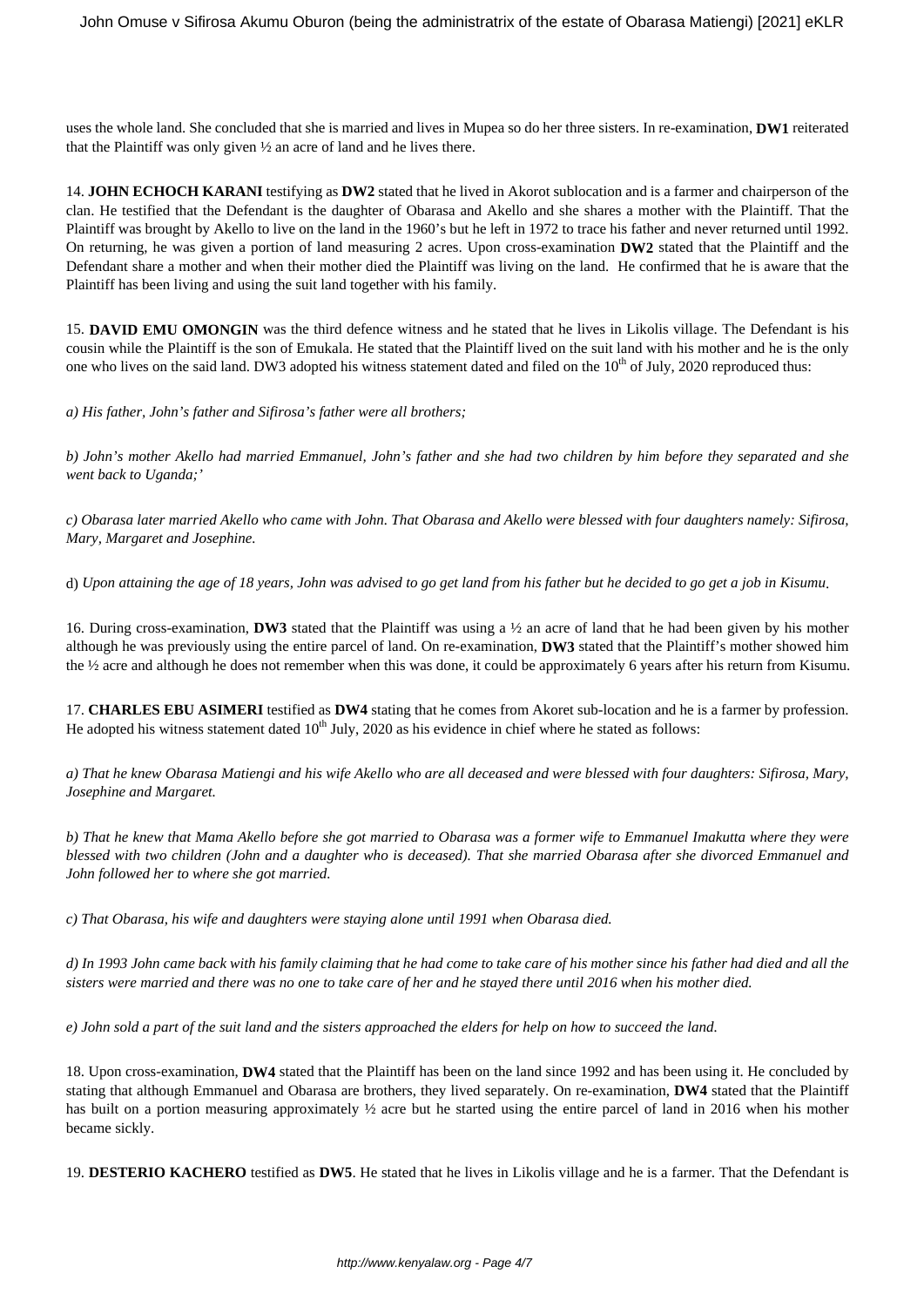the daughter of Obarasa and Akello and he does not know the Plaintiff save that he lives on the suit land. That Akello showed the Plaintiff  $\frac{1}{2}$  acre of the land where to build. DW5 adopted his witness statement dated 10<sup>th</sup> of July, 2020 where he stated that:

*a) Both Sifirosa and John call him father, John Omuse is the biological son to his brother Imakutta while Sifirosa is the daughter of Obarasa Matiengi.*

*b) That Obarasa and Imakutta had their separate parcels of land and Obarasa was the legal owner of the suit land and he died leaving behind the Respondents and her siblings;*

*c) The Applicant has left his father's land and decided to trespass and build on the Respondent's father's parcel of land without any justification;*

*d) The Applicant is motivated by the fact that the deceased never left behind a male heir;*

e) *He makes this statement to have the Applicant render vacant possession of the suit land since he has his own parcel of land*.

20. **DW5** on cross-examination stated that the Plaintiff is the son of Akello and that he is the one currently using the land. **DW5**'s evidence marked the close of the Defendant's case and the parties were directed to file their respective submissions within 14 days each.

21. The Applicant filed his submissions on the  $30<sup>th</sup>$  of July, 2021. He submitted that he has lived continuously and uninterruptedly in the suit land for 60 years and has therefore acquired prescriptive rights over it. That he has proved that his family has been living on the suit land and has grown from children and grandchildren and neither the Respondent and the late Obarasa Matieng questioned the occupation within the 12 years permissible to do so. He concluded by stating that all witnesses have confirmed his Applicant's continuous occupation of the suit land.

22. The Respondent filed her submissions on the  $21<sup>st</sup>$  of July, 2021. She submitted that the Applicant started utilising the whole parcel of land in in the year 2016 when their mother died and that the portion claimed by him is only 2 acres where he resides. It is their submission that this suit is an attempt by the Applicant to disinherit his sisters of their father's land. That the Applicant has failed to prove his Originating Summons and the same should be dismissed with costs to the Respondent.

23. I have considered the parties' pleadings, submissions and the applicable law. The issues which in my opinion arise for determination are as follows:

#### *a) Whether the Applicant's occupation of the Suit Land is adverse to that of the Respondent; and*

#### *b) Who bears the costs of this suit"*

24. The doctrine of adverse possession in Kenya is embodied in **Section 7** of the Limitation of Actions Act, CAP 22 Laws of Kenya, which provides that: -

### *"An action may not be brought by any person to recover land after the end of twelve years from the date on which the right of action accrued to him or, if it first accrued to some person through whom he claims, to that person."*

25. A claimant for the land adverse possession must demonstrate that he has been in peaceful, continuous and uninterrupted occupation of the claimed land period of excess of twelve (12) years. Although the witnesses have divergent accounts on when the Applicant first took possession of the suit land, they all agree that he had been on the said land for more than 12 years (counting from the year 1992). PW1 stated that he started living on the suit land from the year 1972 but it was his wife who was in actual possession as he was working in Kisumu at the time. PW2 confirmed PW1's testimony and stated that the Applicant utilized the entire parcel of land which is eleven (11) acres. DW1 stated that the Applicant has been living and utilising  $\frac{1}{2}$  an acre parcel of the land since 1992 when their mother brought him to the land and it was only in 2016 that he started cultivating the entire parcel of land. DW2 stated that the Applicant was allocated two (2) acres of the land but lives on the entire parcel of land.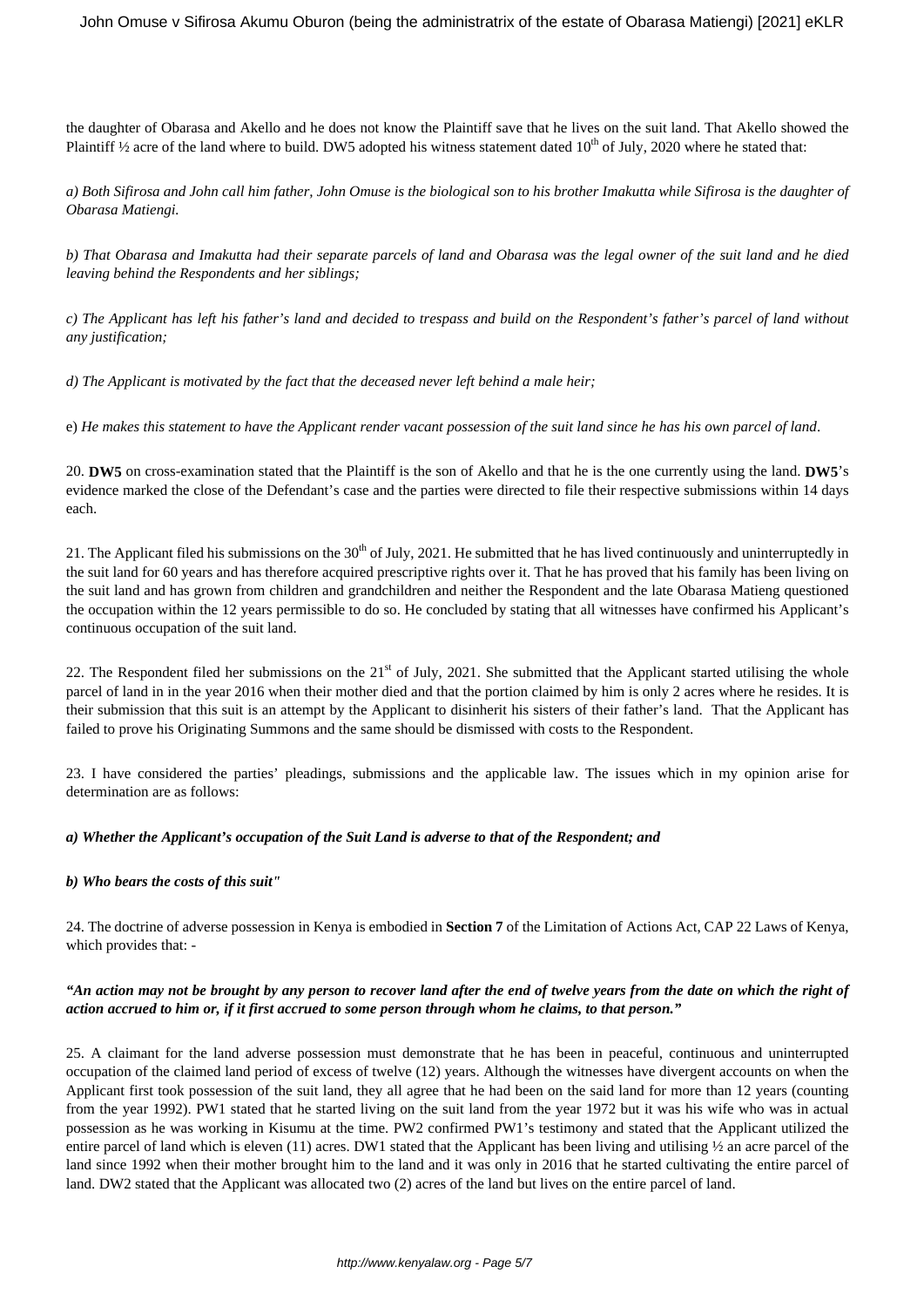26. On whether, she attempted to have the Applicant evicted from the suit land, DW1 stated she has not filed any suit against the Defendant from the year 1992. The witnesses testified to the fact that the Applicant has built on the suit land, had his children build thereon and proceeded to sell some of the land (although no evidence was provided to support the allegation of the sale).

27. For the claim to succeed, must be continuous, open and uninterrupted for a period of not less than 12 years and the adverse possessor must over the period engage in acts in regard to the property which are inconsistent with the rights of the true owner. The acts have to be hostile to the rights and interests of the real owner. The Applicant has sufficiently proved that his possession of the suit land has been adverse and hostile to that of the true proprietor. His occupation and use has been confirmed by the defendant and her witnesses.

28. The Court of Appeal in the case of **Ruth Wangari Kanyagia vs Josephine Muthoni Kinyanjui [2017] eKLR** while acknowledging adverse possession is a common law doctrine restated the same by citing the India Supreme Court decision in the case of **Kamataka Board of Wakf vs Government of India & Others [2004] 10 SCC 779** where the court stated thus: -

**"In the eye of the law, an owner would be deemed to be in possession of a property so long as there is no intrusion. Non-use of the property by the owner even for a long time won't affect his title. But the position will be altered when another person takes possession by clearly asserting title in denial of the title of the true owner. It is a well-settled principle that a party claiming adverse possession must prove that his possession is "nec vi, nec clam, nec precario", that is, peaceful, open and continues. The possession must be adequate in continuity, in publicity and in extent to show that their possession is adverse to the true owner. It must start with a wrongful disposition of the rightful owner and be actual, visible, exclusive, hostile and continued over the statutory period."**

29. From the plaintiff's witnesses accounts, he is using the entire land which is measuring eleven (11) acres. From the defendant's perspective, some said the plaintiff was given ½ acre while others state 2 acres. The defendant concedes that the plaintiff began using the entire land after the demise of their mother. She however did not go further to state who was using the remainder of the land before their mother died. An adverse possessor is only entitled to the portion of land that they have been actively using for the statutory period and no more than that. Since all the witnesses confirmed that the plaintiff is using the entire parcel of land except he began doing so in the year 2016. I am satisfied that the plaintiff has proved possession of the entire land.

30. In the upshot of the foregoing evidence and analysis I am convinced that the Applicant has proved that his possession of Land Reference Number SOUTH TESO/OSURETTE/202 is adverse to that of the Respondent. The Applicant has therefore proved his case on the balance of probabilities that his possession of the Suit Land was open, actual, continuous and uninterrupted for more than twelve years.

31. In conclusion, I enter judgement in the plaintiff's favour and hold that:

**a) The Applicants' Originating Summons dated 11th of July, 2019 succeeds.** 

**b) The Respondent executes the transfer documents for the property known as Land Reference Number SOUTH TESO/OSURETTE/202 in favour of the Applicant within thirty (30) days from the date of this judgement. Failure to comply, the Deputy Registrar shall execute the same to facilitate the registration of the Property in the name of the Applicant;** 

**c) This being a matter between family members, there shall be no orders as to costs.** 

# DATED, SIGNED AND DELIVERED AT BUSIA THIS 2<sup>ND</sup> DAY OF DECEMBER, 2021.

### **A. OMOLLO**

**JUDGE**